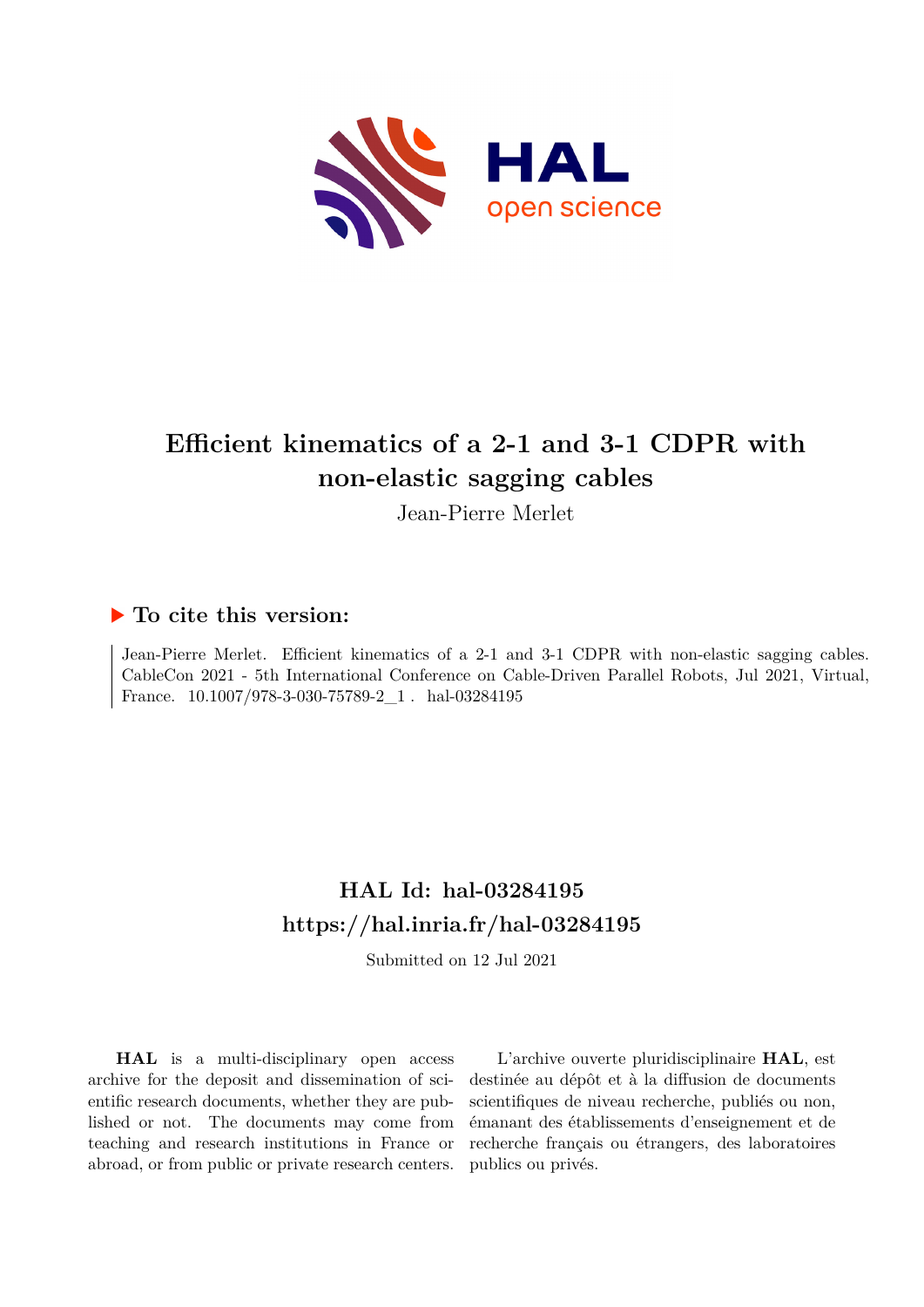# Efficient kinematics of a 2-1 and 3-1 CDPR with non-elastic sagging cables

Jean-Pierre Merlet

HEPHAISTOS project, INRIA Sophia-Antipolis, France Jean-Pierre.Merlet@inria.fr

Abstract. Solving the kinematics of CDPR is complex as soon as cable sagging is taken into account. We are considering here CDPRs having 2 cables whose extremities are attached at the same point on the platform (i.e. CDPRs allowing only translational motion). Regarding the cables we assume that they are nonelastic but have a mass so that they will exhibit sagging. We first show that the inverse and direct kinematics (IK and DK) amount to solve a square system of equations. We then show that these systems of equations may be reduced to solving an equation in a single variable that cannot be solved analytically but can easily be solved numerically. Using this result we show that the sagging will play a role on the result of the IK/FK only if the load mass is lower than a threshold. We then present some preliminary results regarding the case of 3 cables which is much more complex: the IK may be reduced to solving an equation in a single variable but this solving is numerically difficult. Here again it seems that sagging may be neglected if the load mass is high enough. We also present a preliminary analysis of the 3-1 case.

Keywords: cable-driven parallel robot,sagging cable, inverse kinematics,direct kinematics

# 1 Introduction

Solving the inverse kinematics and direct kinematics of CDPRs is an essential element for the design and control. Inverse kinematics is straightforward if the cable sagging is not taken into account but becomes complex as soon as sagging is considered with possibly several solutions if both the cable mass and its elasticity are taken into account [1]. Direct kinematics (DK) is even more complex whatever cable model is used. There are several variants of the DK problem:

- 1. finding the current platform pose using an estimation of the cable lengths but being given the platform pose a short time before the current one (this is often called *real-time kinematics*)
- 2. finding all solution poses based only on an estimation of the cable lengths
- 3. finding the current platform pose based on a combination of partial measurements of the pose components [2–5] and/or other information on the CDPR (e.g. cable angles [6–8] or force sensors [9]) and of the cable lengths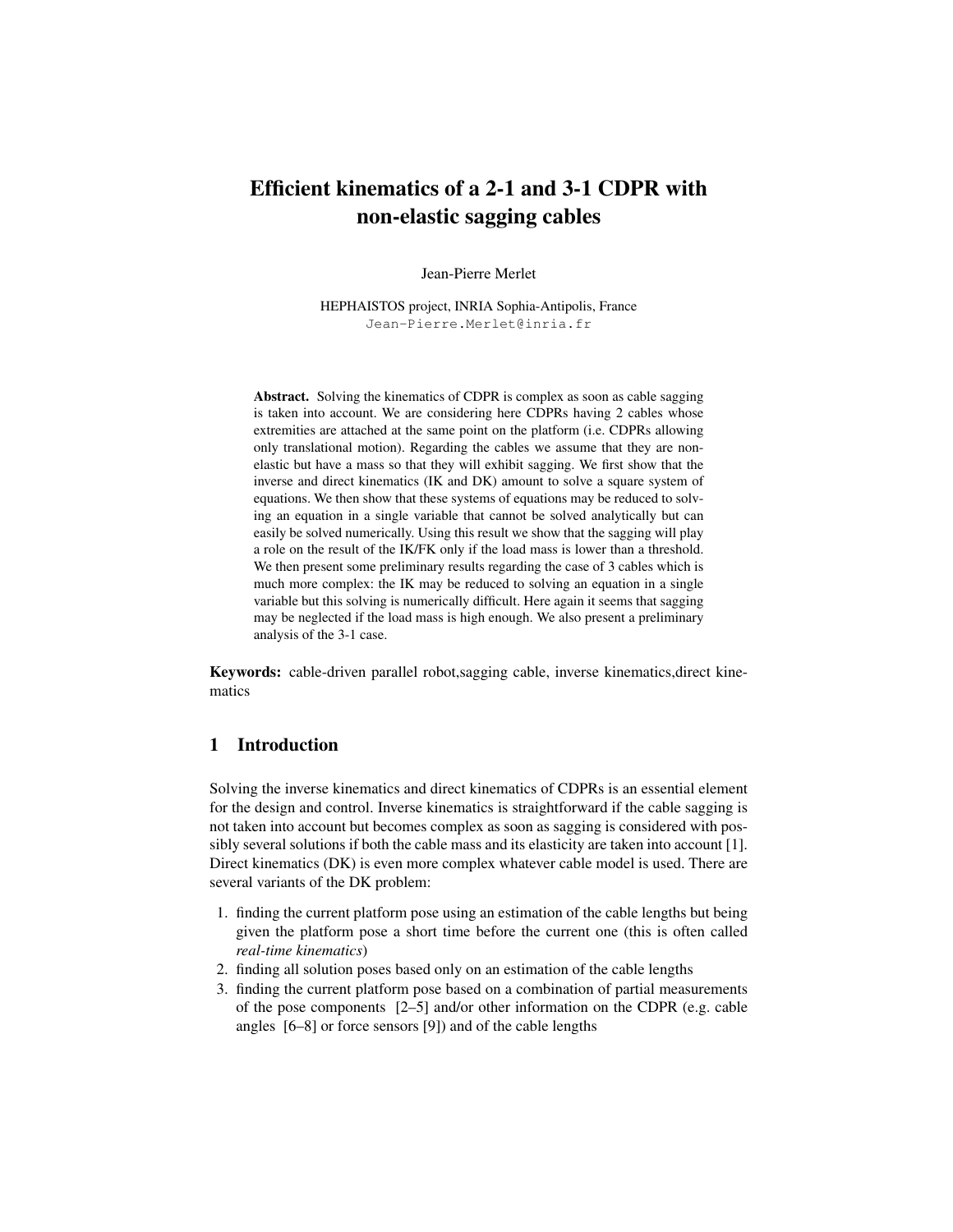#### 2 Efficient kinematics

We are considering that real-time kinematics is no more an issue as there are very efficient and certified algorithms (implementable in a distributed manner) that are able to solve it whatever the cable model is [10, 11]. Many works have addressed point 3 but there are still improvements to be gained such as fusing additional measurements beside cable lengths and pose estimation (quite often obtained at a lower rate than the cable lengths) or mixing IK and DK to manage more efficiently slack cables [12, 13]. Regarding point 2 the DK problem of CDPRs with ideal cable (no mass, no elasticity) has been addressed in several works[14–17] but there are much less works on the DK with sagging cables [18–22]. The proposed algorithms either cannot guarantee to find all solutions or are relatively expensive in term of computation time. This is mostly a consequence that sagging cable models are not algebraic so that classical methods such as elimination or Gröebner basis, which have been proven effective for classical parallel robots, cannot be used. In this paper we will address the inverse and direct kinematics of two specific classes of CDPR (figure 1):

- the planar CDPR 2-1 with 2 cables attached at the same point on the platform
- the spatial CDPR 3-1 with 3 cables attached at the same point on the platform

These CDPRs allow only for translational degrees-of-freedom and we will assume that the cables are non-elastic but have a mass. We will show that for both the 2-1 and



Fig. 1. The two CDPRs that will be studied: with 2 cables we have a planar motion and with 3 cables a spatial one.

3-1 CDPR the inverse kinematics may be reduced to solve a single equation in one unknown. This property will also be verified for the direct kinematics of the 2-1 CDPR.

## 2 Cable model

Beside the ideal and elastic-ideal mode, which assume that the cable shape is a line, multiple models that take into account elasticity and/or the cable mass have been proposed [23–27] but many of them have been simplified in order to be able to manage the kinematic issues. There is however a model usually called the Irvine model [28] that is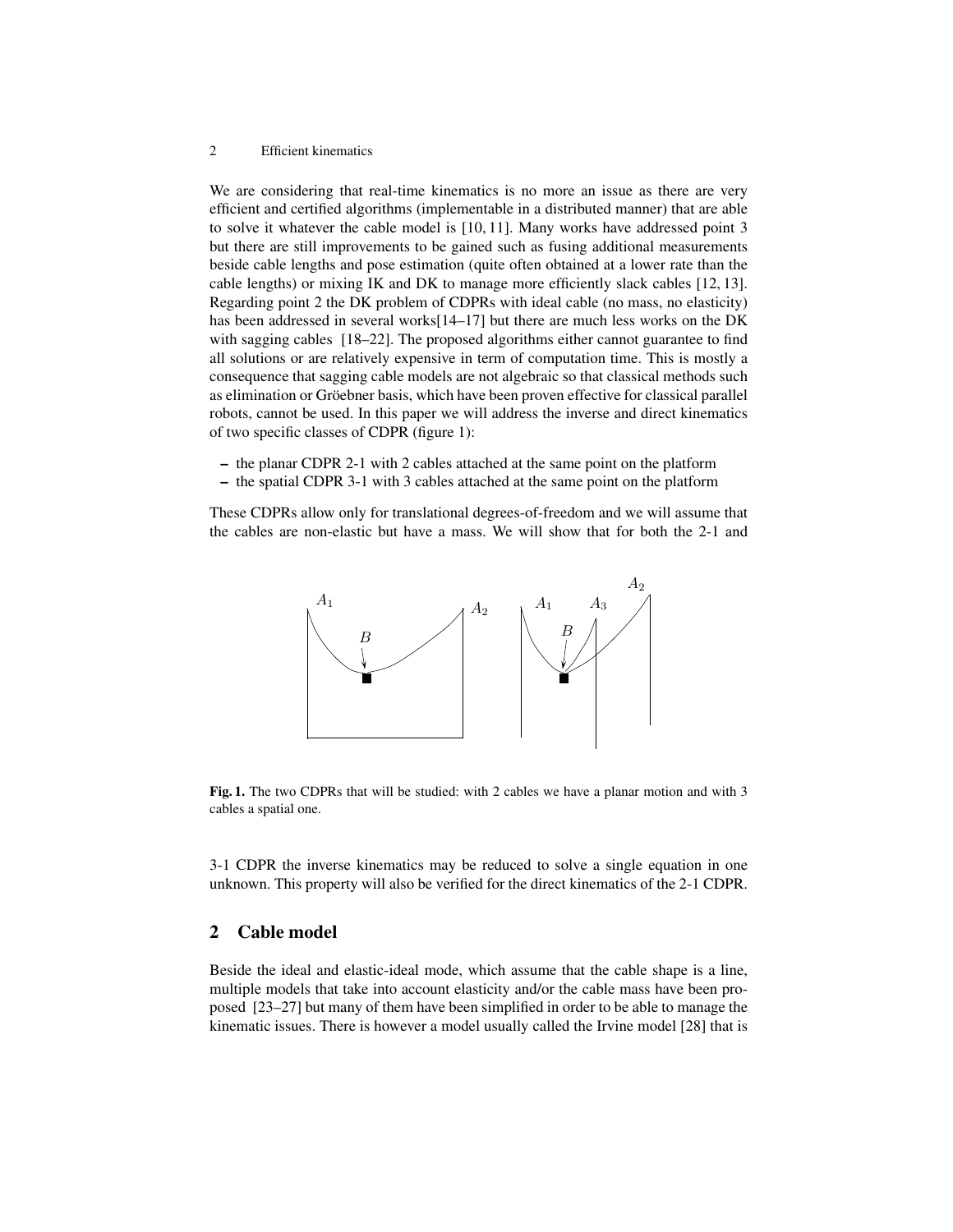extensively used in the analysis of cabled structures and it has been shown experimentally to be quite realistic for CDPRs [21]. This model is planar and takes into account both the elasticity and the mass of the cable. In this paper we will use a formulation of this model derived from [29] in which the elastic part is neglected. The motivation of neglecting elasticity is that the CDPRs we are considering are assumed to carry a relatively light load so that the cable tensions are relatively small.

We assume that a reference frame  $\mathcal{R} = (0, \mathbf{x}, \mathbf{v}, \mathbf{z})$  has been defined with the **z** axis being the local vertical. The cables are attached at a common point *B* on the platform whose coordinates in  $\mathcal{R}$  are  $(x_b, y_b, z_b)$ . For a given cable we assume that the cable exits from the winch at a known fixed point *A* with coordinates  $(x_a, y_a, z_a)$  in  $\mathcal{R}$ . The platform exerts at *B* a force **F** whose components in  $\mathcal{R}$  are  $(F_x, F_y, F_z)$ . The cable tensions at *A*, *B* will be respectively denoted  $\tau_A$ ,  $\tau_B$ ,  $L_0$  is the cable length and  $\mu$  is the linear density of the cable material, that is assumed to be identical for all cables. With this notation the cable model we will use is:

$$
x_A = x_B + \frac{F_x}{\mu g} ln(\frac{\tau_A + F_z - \mu g L_0}{\tau_B + F_z})
$$
\n(1)

$$
y_A = y_B + \frac{F_y}{\mu g} ln(\frac{\tau_A + F_z - \mu g L_0}{\tau_B + F_z})
$$
\n(2)

$$
z_A = z_B + \frac{\tau_A - \tau_B}{\mu g} \tag{3}
$$

We have also

$$
\tau_B^2 = F_x^2 + F_y^2 + F_z^2 \qquad \tau_A^2 = F_x^2 + F_y^2 + (F_z - \mu g L_0)^2 \tag{4}
$$

In the sequel of this paper  $F_x, F_z, L_0$  for cable *i* will be denoted  $F_{x_i}, F_{z_i}, L_{0_i}$ .

## 3 Analysis of the 2-1 CDPR

The 2-1 CDPR is a planar robot with 2 cables and therefore 2 winch output points  $A_1, A_2$ . For the sake of simplicity we will assume that  $A_1, A_2$  have the same height so that their coordinates are  $(0,0), (d,0)$ . For the planar case we have to use only equations (1, 3,4) of the cable model.

#### 3.1 Inverse kinematics

For the inverse kinematics we have to determine the cable lengths  $L_{0_1}, L_{0_2}$  for given *xB*,*zB*. The unknowns of this problem are the *Fx*,*F<sup>z</sup>* , τ*A*, τ*B*,*L*<sup>0</sup> for each cable so that we have a total of 10 unknowns. We have the set of equations (1,3, 4) for each cable which provide 8 constraints. At *B* we have a load of mass *m* and the mechanical equilibrium imposes the 2 constraints:

$$
F_{x_1} + F_{x_2} = 0 \t F_{z_1} + F_{z_2} = -mg \t (5)
$$

so that we have a total of 10 constraints and hence the IK admits usually a finite number of solutions. Such a system may be solved with interval analysis but this method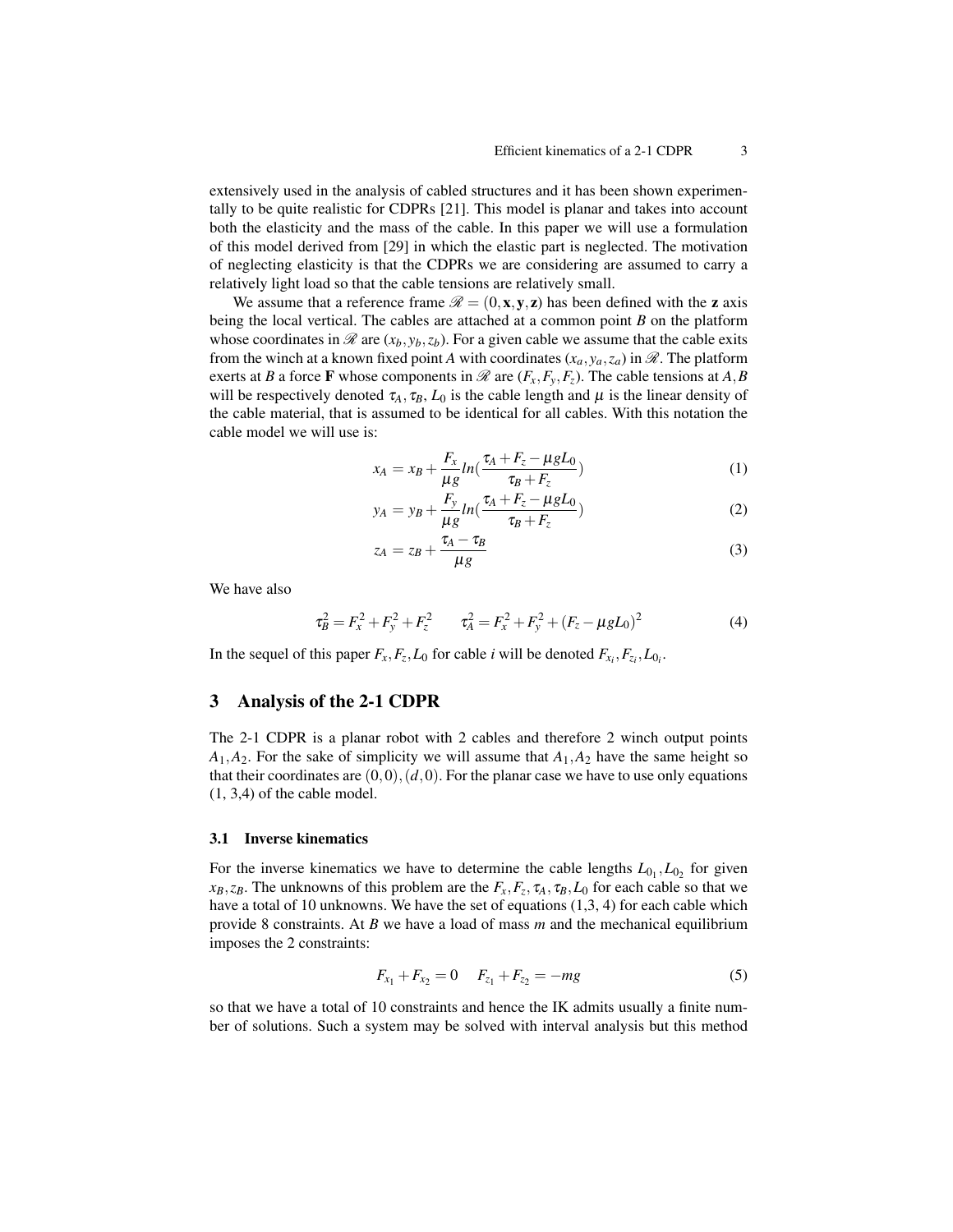#### 4 Efficient kinematics

requires to have bounds for the unknowns but we have no systematic mean to determine bounds for the  $F_x, F_z, L_0$ . We define  $U_i = e^{\mu g(x_{a_i} - x_B)/F_{x_i}}$  so that we have  $U_1 = e^{-x_B \mu g/F_{x_1}}$ and according to our notation we have  $x_B > 0, F_{x_1} > 0$ . As for  $U_2$  taking into account that  $F_{x_2} = -F_{x_1}$  we have  $U_2 = e^{-(d-x_B)\mu_g/F_{x_1}} = e^{-\mu_g d/F_{x_1}} / U1$ . We note that both  $U_1$  and *U*<sub>2</sub> lies in the range [0,1] and we have  $F_{x_1} = -\mu g x_B / ln(U_1)$ . Equation (1) is written as

$$
\frac{(x_{a_i} - x_b)\mu g}{F_{x_i}} = \ln(\frac{\tau_{A_i} + F_{z_i} - \mu g L_{0_i}}{\tau_{B_i} + F_{z_i}})
$$
(6)

Taking the exponential of both terms leads to

$$
\tau_{A_i} + F_{z_i} - \mu g L_{0_i} - U_i(\tau_{B_i} + F_{z_i}) = 0 \tag{7}
$$

while equation (3) is written as

$$
\mu g(z_{A_i} - z_B) - (\tau_{A_i} - \tau_{B_i}) = 0 \tag{8}
$$

These equations are linear in  $\tau_{A_i}$ ,  $\tau_{B_i}$  and by solving this system we obtain  $\tau_{A_i}$ ,  $\tau_{B_i}$  as functions of  $L_{0_i}$ ,  $F_{z_i}$  and  $F_{x_1}$  as

$$
\tau_{A_i} = \frac{\mu g((z_{A_i} - z_b)U_i - L_{0_i})}{U_i - 1} - F_{z_i} \quad \tau_{B_i} = \frac{\mu g((z_{A_i} - z_b) - L_{0_i})}{U_i - 1} - F_{z_i} \tag{9}
$$

Reporting this result in (4) leads for each cable to 2 equations  $F_1, F_2$  that are algebraic in  $L_{0<sub>i</sub>}$ . Taking the resultant of these 2 equations leads to an equation whose unknowns are  $U_i$ ,  $F_{z_i}$ ,  $F_{x_1}$ . As  $F_{z_2} = -mg - F_{z_1}$  we get for the 2 cables 2 equations  $G_1$ ,  $G_2$ whose unknowns are  $U_1, U_2, F_{z_1}, F_{x_1}$ . These equations are too large to be given here but they are written as

$$
G_i = a_i + b_i F_{x_1}^2 + c_i F_{z_1} + d_i F_{z_1}^2
$$
\n(10)

where the coefficients  $a_i, b_i, c_i, d_i$  are only functions of the  $U_i$ . These equations are algebraic in  $F_{z_1}$  and their resultant *H* in  $F_{z_1}$  is an equation in  $U_1, U_2, F_{x_1}$  only. As  $U_1, U_2$ are functions of  $F_{x_1}$  only, then *H* is a function of the single unknown  $F_{x_1}$ . The equation  $H = 0$  may be written as

$$
H = \sum_{j=0}^{j=2} A_j (U_1, U_2) F_{x_1}^{2j}
$$
 (11)

As we have in *H* both terms in  $F_{x_1}^j$  and in  $e^{A/F_{x_1}}$  there is no closed-form of the roots in  $F_{x_1}$  of  $H = 0$ . Note that using the expression of  $F_{x_1}$  as function of  $U_1$  we get an expression of *H* in  $U_1, U_2$ : a multi-Taylor expansion of *H* at 1- $\varepsilon$ , for  $U_1, U_2$ , where  $\varepsilon$  is supposed to be small, leads to  $H > 0$  meaning that there is a limit value *V* for  $F_{x_1}$  such that  $H(\forall F_{x_1} > V) > 0$  and therefore *V* is an upper bound for the roots in  $F_{x_1}$  of  $H = 0$ . The value of *V* may be safety set to  $V = 1000x_B\mu g$  as in this case  $U_1 = 0.999$ . Interval analysis is then used to solve  $H = 0$  with a range for  $F_{x_1}$  set to  $[1e-3, V]$ . For each root  $F_{x_1}$  of  $H = 0$  we calculate the common roots of  $G_1 = 0, G_2 = 0$  which provide the possible value of  $F_{z_1}$ . For a pair  $F_{x_1}, F_{z_1}$  the length(s)  $L_{0_i}$  are obtained as the common root of  $F_1 = 0, F_2 = 0$ .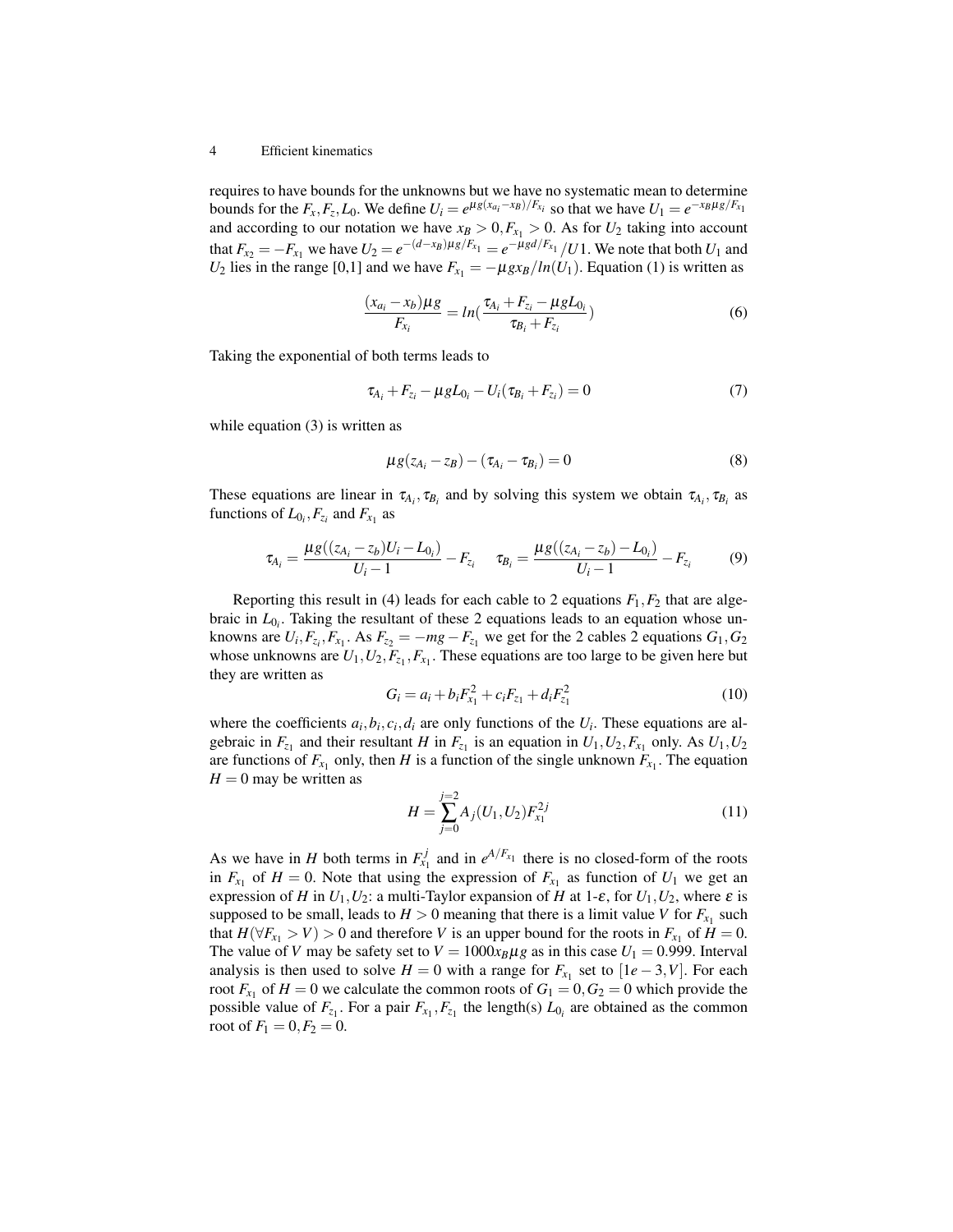#### 3.2 Example

As example we consider the IK of a CDPR with  $d = 20m$  for the pose  $x_B = 7m$ ,  $z_B =$  $-2m$  with a load mass of 1kg or 50kg. For this pose the distances  $\rho_1, \rho_2$  between the *A*,*B* points of cable 1, 2 are 7.280109 m and 13.15294 m. The cables are made of Dyneema synthetic fiber with various cable diameter  $d_c$  and figure 2 shows the values of  $L_{0_1}, L_{0_2}$ and  $\tau_{B_1}$  as a function of  $d_c$  for a mass of 10kg and of 50 kg. A typical running time for the IK solver is about 3ms. As may be seen from the figure the differences between the



Fig. 2. For the IK the value of the ideal cable lengths are  $\rho_1, \rho_2$  while with sagging the values are  $L_{0_1}, L_{0_2}$ . This figure presents the values of  $L_{0_1} - \rho_1$  (red),  $L_{0_2} - \rho_2$  (blue) and  $\tau_{B_1}$  as a function of the cable diameter for a mass of 10kg and of 50 kg

ideal cable lengths is very small if  $m = 50kg$  (in the worst case 0.38mm and 2.5 mm for cable 1 and 2) while the tension at *B* for cable 1 exhibits a more significant difference going from 1100 N to 1300 N. If  $m = 10kg$  there is a more significant difference in the  $L_0$  (0.5 cm for  $L_{0_1}$  and 2.5 cm for  $L_{0_2}$ ). There is also a significant change in the tension at *B*, going from 32 N to 180 N. However being given the breaking point of the Dyneema cable a small diameter cable can be used in both cases with negligible effect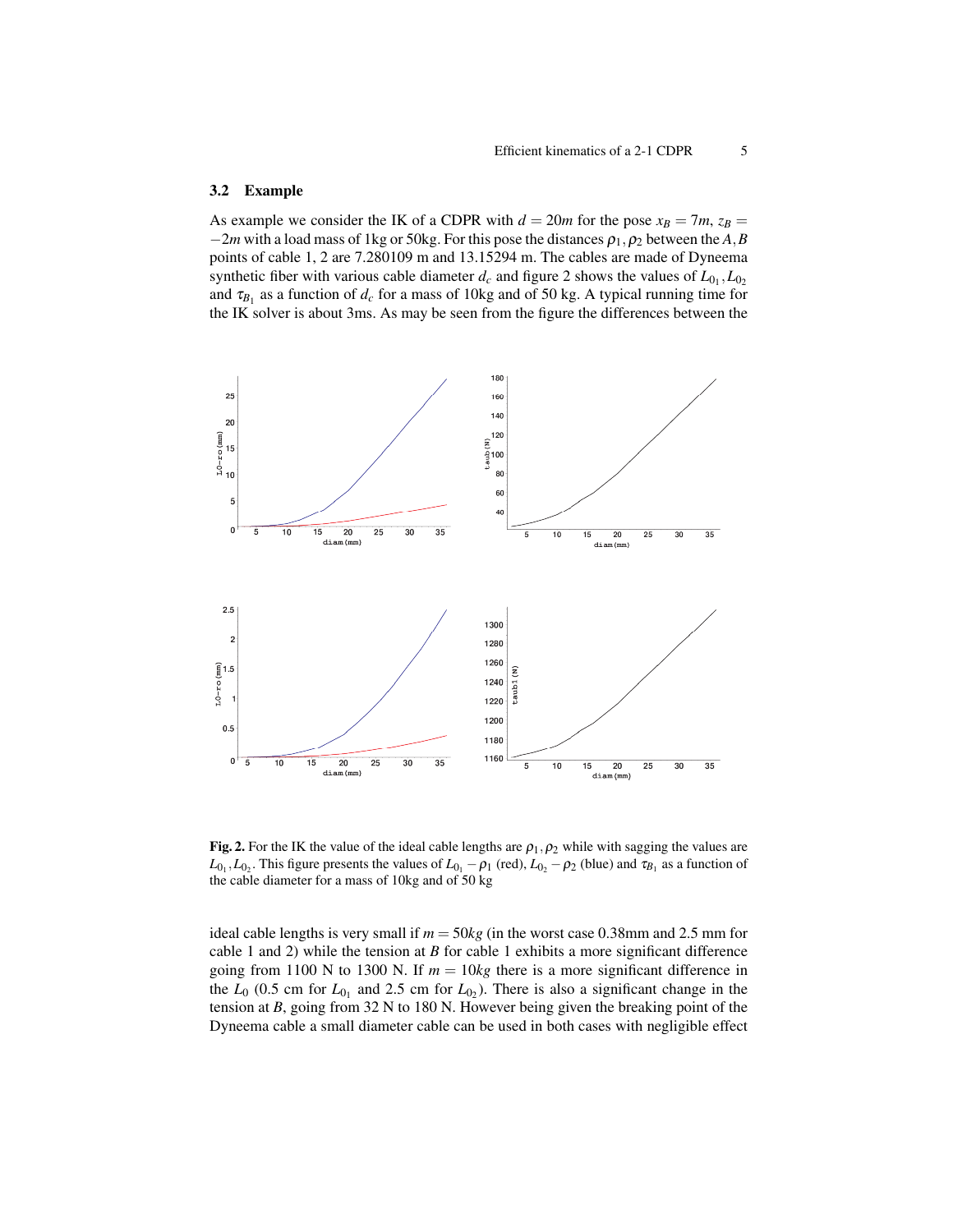on the kinematics solution compared to ideal cables. The influence of the load mass will be more extensively studied in the next section.

#### 3.3 Direct kinematics

For this problem  $L_{0_1}, L_{0_2}$  are given and we have to determine  $x_B, z_B$ . The solving process starts as for the IK by determining  $\tau_{A_i}, \tau_{B_i}$  by solving equations (1,3). We then report the result in the equations (4). Subtracting the left-side equation presented in (4) obtained for both cables and doing the same for the second equation leads to a system that is linear in  $z_B$ ,  $F_{z_1}$ . This system is solved and the result is reported in the 2 equations (4) for the first cable. The unknowns in these equations are  $F_{x_1}$ ,  $U_1$ ,  $U_2$  but as  $U_2 = e^{-d\mu g/F_{x_1}}/U_1 = A/U_1$  we get 2 equations  $D_1(F_{x_1}, U_1) = 0, D_2(F_{x_1}, U_1) = 0$  that are algebraic in  $U_1$ . The resultant of these equations in  $U_1$  leads to the constraint  $T(F_{x_1}) = 0$ . The function *T* may be written as

$$
T = \sum_{j=0}^{j=12} u_j F_{x_1}^j \tag{12}
$$

where the coefficients  $u_j$  are are algebraic function of  $A$ , which is restricted to lie in the range [0,1]. Furthermore we have  $F_{x_1} = -d\mu g / ln(A)$  so that function *T* leads to a constraint  $S(A) = 0$ . This equation is solved numerically to obtain the solution in *A* which lead to the solution in  $F_{x_1}$ . Note that there is a symmetry in the *T* constraint as  $T(F_{x_1}, A) = T(-F_{x_1}, 1/A).$ 

For solving  $S(A) = 0$  we use interval analysis and the solutions provide the possible value of  $F_{x_1}$ . For a given  $F_{x_1}$   $D_1$ ,  $D_2$  are algebraic function of  $U_1$  only and their common roots are the possible values of  $U_1$ . Then  $x_B$  is calculated as  $x_B = F_{x_1} ln(U_1) / (\mu g)$  while  $F_{z_1}, z_B$  have been obtained in the process as functions of  $A, U_1$ . The total computation time is around 5ms and may probably be reduced.

#### 3.4 Example

We consider a CDPR with  $d = 20m$ ,  $\mu = 0.023$  kg/m which correspond to a 6mm Dyneema cable). For the cable lengths we use as cable lengths the distance between  $A_1, A_2$  and the pose  $x_B = 7m$ ,  $z_B = -2m$ . We consider the following load masses: 0.1, 1 and 10 kg with the following differences between the calculated pose and  $x_B$ ,  $z_B$  in cm: (4.04, 18.95), (0.36, 1.595), (0.0053,0.023).

As analyzed in the IK and DK it appears that if the load mass is sufficiently large, then the sagging is negligible and the ideal cable models may be used. It is therefore of interest to determine the minimal load mass that will lead to a small difference ∆X between the pose obtained with ideal cables and the one obtained with the sagging cables. Figure 3 presents the minimal mass that leads to a  $\Delta X$ =0.5 cm as function of the cable diameter. If the load has a larger mass than this minimum, then the sagging effect may be neglected.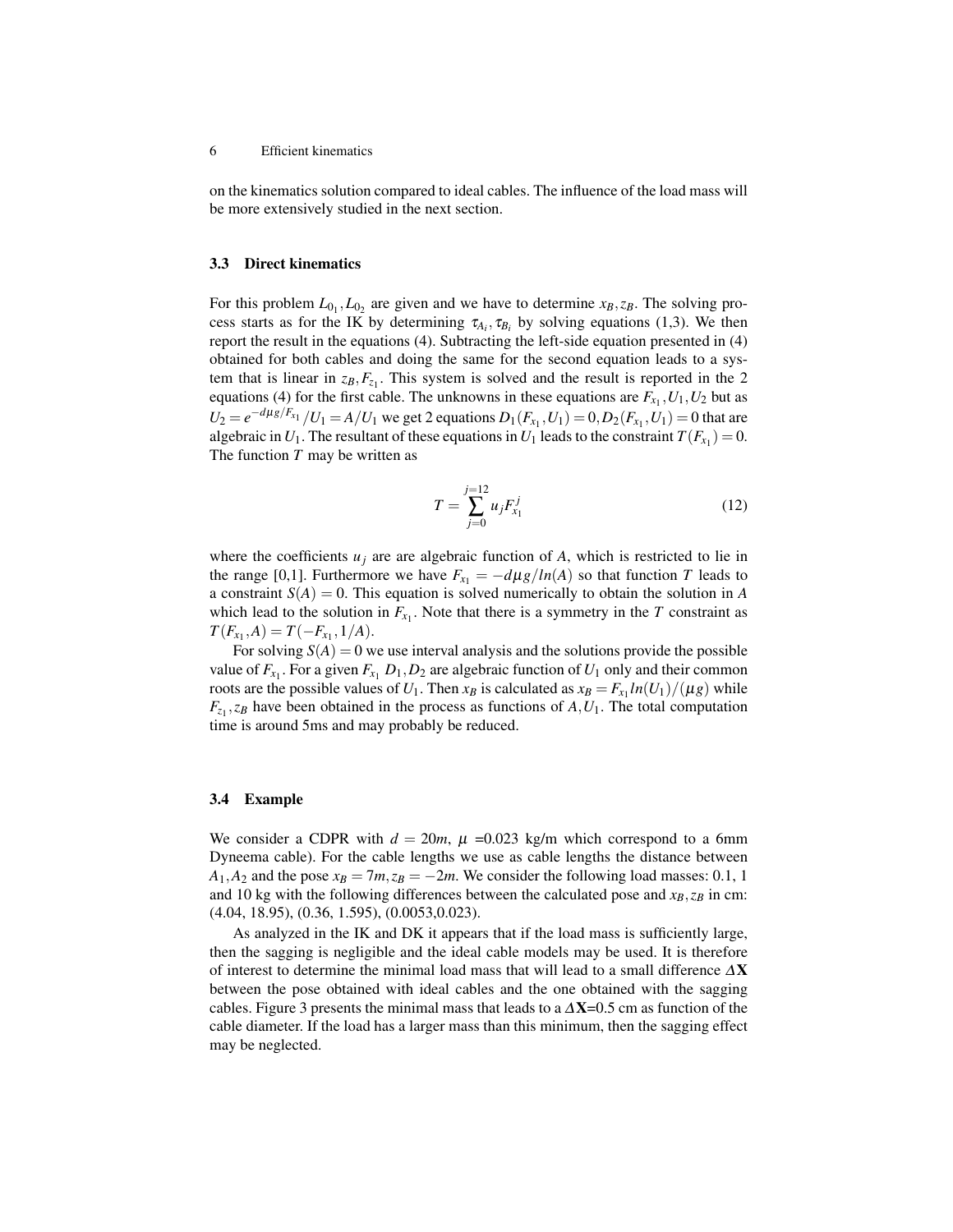

Fig. 3. We show here the load mass that leads to a distance of 5mm between the 2-cables DK solution pose obtained for ideal cable and the one for sagging cable as function of the cable diameter If the load mass is larger than this mass, then the sagging may be neglected. On the right a detail for small diameter cables.

# 4 Preliminary analysis of the 3-1 CDPR

As will be seen in the next section the inverse kinematics of the 3-1 CDPR may also be reduced to solve a single equation, while we have not be able to obtain a similar result for the direct kinematics. Still we believe that the inverse kinematics process may be improved while reducing the complexity of the direct kinematics may be possible.

#### 4.1 Inverse kinematics

Using equations (1,2) we get  $F_{y_i} = F_{x_i}(ya_i - yb)/(xa_i - xb)$ . The mechanical equilibrium equations are  $\sum_{j=1}^{j=3}$  $j=1 \atop j=1}^{j=3} F_{x_i} = \sum_{j=1}^{j=3}$  $j=3 \atop j=1} F_{y_i} = 0$  and  $\sum_{j=1}^{j=3}$  $J_{j=1}^{j=3} F_{z_i} = -mg$ . The 2 first equations are linear in the  $F_{x_i}$  so that we can get  $F_{x_2}, F_{x_3}$  as functions of  $F_{x_1}$ . As in the 2-1 cable section we use the 2 equations (8) to get the value of the  $\tau_{A_i}, \tau_{B_i}$ . We then set  $F_{z_3}$  =  $-mg-F_{z_1}-F_{z_2}$  and consider for each cable the 2 equations  $P_{1_i}, P_{2_i}$  of (4). For a given cable *j* the unknowns in these 2 equations are  $F_{x_1}, F_{z_1}, F_{z_2}, L_{0_j}, U_j$  and are algebraic in  $L_{0_j}$ . We compute the resultant *H<sub>j</sub>* of the 2 equations in  $L_{0_j}$ . For cable 2 and 3 *H<sub>j</sub>* is algebraic in  $F_{z_2}$  so that may calculate the resultant  $R_{23}$  of  $H_2, H_3$  in  $F_{z_2}$ . Finally we compute the resultant *W* of  $H_1, R_{23}$  in  $F_{z_1}$  which is a function of  $F_{x_1}, U_1, U_2, U_3$  where  $U_j = e^{\mu g(x_{A_i} - x_B)/F_{x_j}}$ . As  $F_{x_2}, F_{x_3}$  has been obtained as function of  $F_{x_1}$  the resultant *W* is a function of  $F_{x_1}$  may be written as

$$
W = \sum_{j=0}^{j=4} v_j F_{x_1}^{2j}
$$
 (13)

whose coefficients  $v_j$  are functions of the  $U_j$ . If W can be solved numerically for a given root of *W* we get  $F_{z_1}$ ,  $F_{z_2}$  from  $H_1$ ,  $H_2$  which allow to calculate  $F_{z_3}$ . The 2 equations of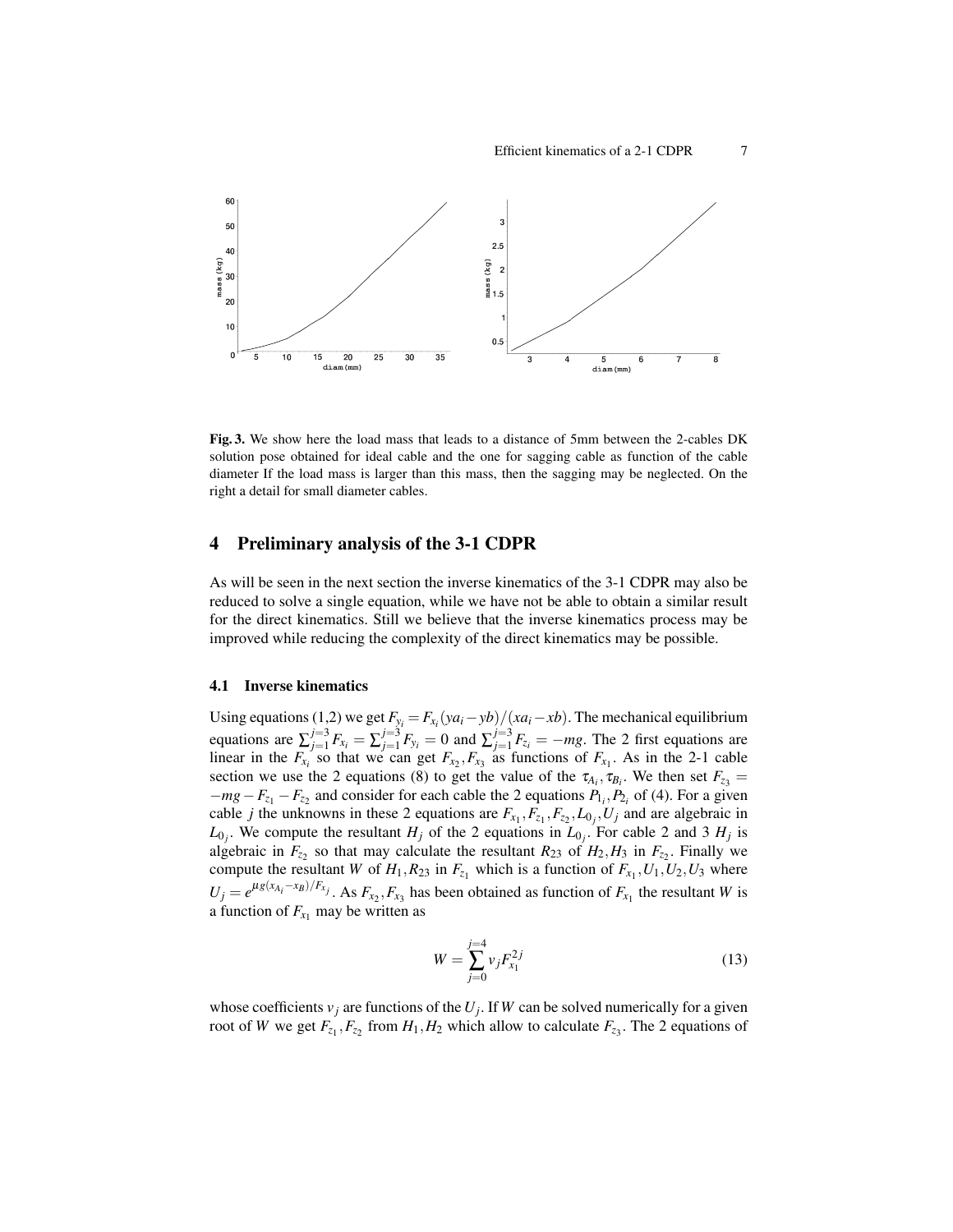(4) for each cable are now only algebraic functions of  $L_{0<sub>j</sub>}$  and their common roots are the possible values of  $L_{0_j}$ . However it appears that *W* is difficult to solve as soon as the load mass is low.

#### 4.2 Direct kinematics

Regarding the DK it has a single solution for ideal cable so that we can claim that it will also have a single solution for sagging cables as soon as the the DK equations are not singular [20]. Indeed the cable model is continuous in terms of  $E, \mu$  with the deal cable being obtained for  $E \to \infty$ ,  $\mu = 0$ . Hence starting from the single solution obtained for the DK with ideal cable we may use a continuation scheme on  $E, \mu$  to obtain the DK solution for given  $E, \mu$ . If the DK equations do not become singular during the continuation there will be a single solution. But if a singularity occurs, then the followed branch may split in several branches, thereby possibly leading to several DK solutions.

However we have not yet been able to reduce the DK system to a single variable equation. WE use an interval analysis based approach: bounds for  $x_B, y_B, z_B$  are easily obtained and we consider very large intervals for  $F_{x_1}, F_{z_1}, F_{z_2}, \tau_{A_i}, \tau_{B_i}$ . The trick here is to assume that there is a single solution of the DK and to run a few iterations of the Newton scheme with as initial guess the center of the boxes obtained during the interval analysis algorithm and to stop the algorithm as soon as the Newton scheme converge. However the Newton scheme may converge to an incorrect solution. Indeed there is a symmetry in the DK equations so that if  $(x_B, y_B, z_B, F_{x_1}, F_{z_1}, F_{z_2}, U_i, \tau_{A_i}, \tau_{B_i})$ is a solution, then  $(x_B, y_B, -z_B, -F_{x_1}, F_{z_1}, F_{z_2}, 1/U_i, -\tau_{A_i}, -\tau_{B_i})$  is also a solution: hence only solution(s) with positive  $\tau_{A_i}$ ,  $\tau_{B_i}$  have to be retained. Here again the sagging has an effect only for small load masses. For example we consider the CDPR with  $x_{A_1} = y_{A_1} =$  $y_{A_2} = x_{A_3} = 0$ ,  $x_{A_2} = 20$ ,  $y_{A_3} = 10$ , the cable lengths equal to the distance from the  $A_i$  to the pose  $\mathcal{I} = (10, 4, -3)$ . For a load mass of 0 kg the pose will be 9.78,3.615, -2.56 i.e. at a distance of 62.47 cm from  $\mathcal{I}$ . The difference between the reached pose and  $\mathcal{I}$ decreases with the load mass: an error of 5mm is obtained for a mass of 6.8 kg and an error of 1mm for a load mass of 15.5 kg. We have also investigated the convergence of the Newton scheme with as guess the DK solution obtained for ideal cables starting for various cable diameter and load mass. Curiously it appears that for cable diameter from 2.5mm to 10mm Newton diverges if the load mass is lower than 2kg while this mass increases for larger cables (3kg for a 12mm diameter, 4.1kg for 14mm, 6.2kg for 16mm, 9.7kg for 20mm, 11.8kg for 22mm). Hence for most existing prototypes the Newton scheme may be used to solve the DK.

### 5 Conclusion

The first contribution of this paper are very efficient FK and DK algorithms for CDPR with 2 sagging cables that are based on the solving of a function in one single variable. The second contribution is to show that the sagging of non-elastic synthetic fiber may be neglected as soon as the load mass is sufficiently large. At the opposite for a small mass the sagging may induce a very significant error in the CDPR positioning. The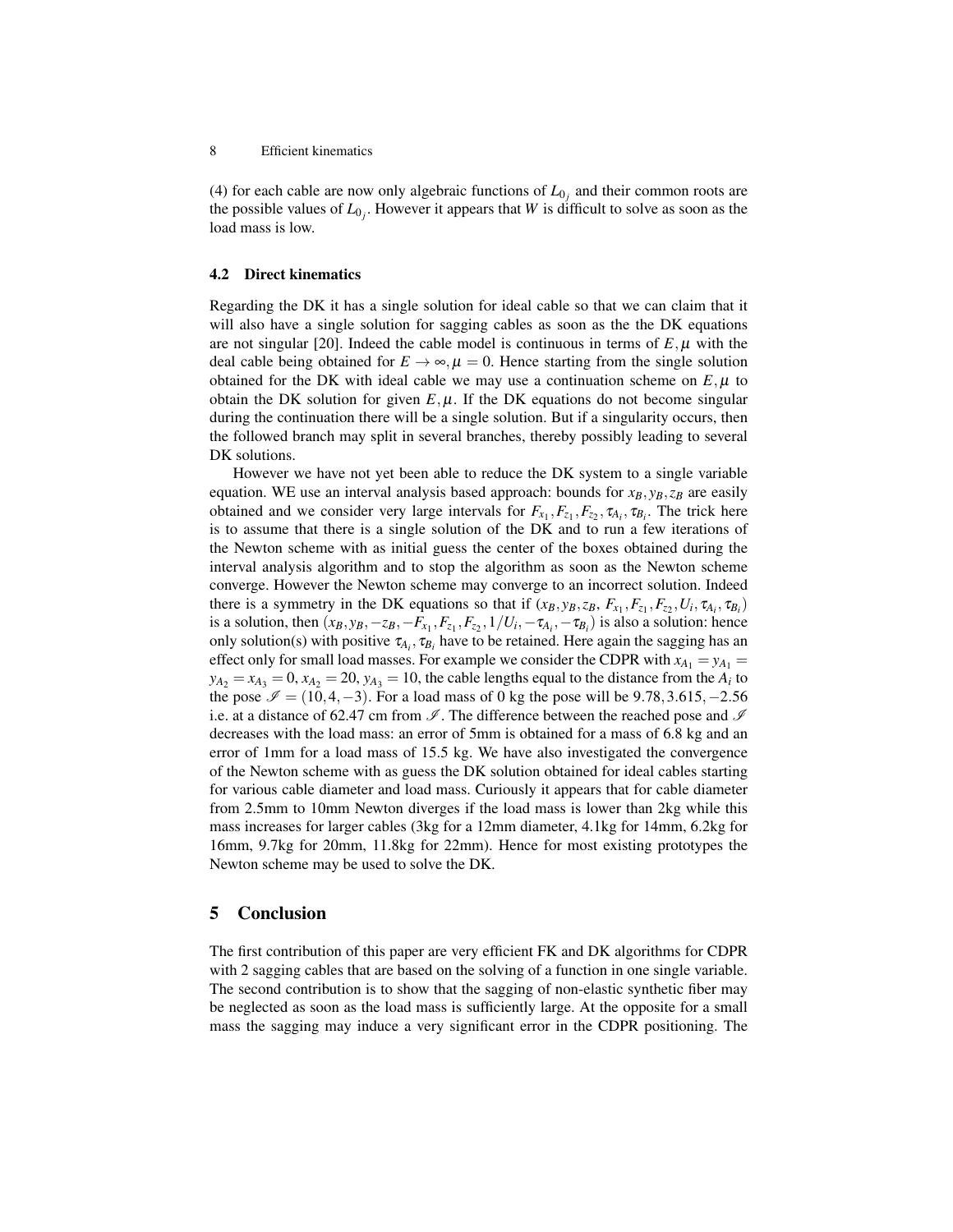algorithms hence allows one to determine a lower bound *m<sup>m</sup>* for the load mass so that sagging may be neglected. Future work will address the case of elastic cables and it may be expected that the effect of elasticity will play a significant role only for a mass that is larger than a threshold  $M_M$ . If this is the case we will be able to determine a range [ $m_m$ ,  $m_M$ ] for the load mass so that cable may be considered as ideal for the IK and DK, which greatly simplify the analysis.

Acknowledgment: the author want to thank the reviewers for their interesting comments.

### References

- 1. Merlet J-P. A new generic approach for the inverse kinematics of cable-driven parallel robot with 6 deformable cables. In *ARK*, Grasse, June, 27-30, 2016.
- 2. Zavatta M. and others . A vision-based referencing procedure for cable-driven parallel manipulators. *J. of Mechanisms and Robotics*, 12(4), August 2020.
- 3. Korayem M.H. and others . A novel method for recording the position and orientation of the end effector of a spatial cable-suspended robot and using for closed-loop control. *The International Journal of Advanced Manufacturing Technology*, 72:739–755, 2014.
- 4. Mousavi M. and others . Sensory feedback performance improvement on RoboCab: an experimental approach to wiredriven parallel manipulator. In *4th International Conference on Robotics and Mechatronics*, Teheran, October, 26-28, 2016.
- 5. Zi B., Lin J., and Quian S. Localization, obstacle avoidance planning and control of a cooperative cable parallel robot for multiple mobile cranes. *Robotics and Computer-Integrated Manufacturing*, 34:105–123, August 2015.
- 6. Fortin-Côté A., Cardou P., and Campeau-Lecours A. Improving cable driven parallel robot accuracy through angular position sensors. In *IEEE Int. Conf. on Intelligent Robots and Systems (IROS)*, pages 4350–4355, Daejeon, October, 9-14, 2016.
- 7. Garant X. and others . Improving the forward kinematics of cable-driven parallel robots through cable angle sensors. In *3rd Int. Conf. on cable-driven parallel robots (CableCon)*, Québec, 2017
- 8. Merlet J-P. Direct kinematics of CDPR with extra cable orientation sensors: the 2 and 3 cables case with perfect measurement and sagging cables. In *IEEE Int. Conf. on Intelligent Robots and Systems (IROS)*, Vancouver, September, 24-28, 2017.
- 9. Oftadeh R., Aref M.M., and Taghirad H.D. Forward kinematic analysis of a planar cable driven redundant parallel manipulator using force sensors. In *IEEE Int. Conf. on Intelligent Robots and Systems (IROS)*, pages 2295–2300, Taipei, October, 18-22, 2010.
- 10. Merlet J-P. On the real-time calculation of the forward kinematics of suspended cable-driven parallel robots. In *14th IFToMM World Congress on the Theory of Machines and Mechanisms*, Taipei, October, 27-30, 2015.
- 11. Pott A. An algorithm for real-time forward kinematics of cable-driven parallel robots. In *ARK*, pages 529–538, Piran, June 28- July 1, 2010.
- 12. Zake Z. and others . Vision-based control and stability analysis of a cable-driven parallel robot. *IEEE Robotics and Automation Letters*, 4(2), April 2019.
- 13. Merlet J-P., Papegay Y., and Gasc A-V. The Princes tears, a large cable-driven parallel robot for an artistic exhibition. In *IEEE Int. Conf. on Robotics and Automation*, Paris, May 31- August 31, 2020.
- 14. Abbasnejad G. and Carricato M. Direct geometrico-static problem of underconstrained cable-driven parallel robots with n cables. *IEEE Trans. on Robotics*, 31(2):468–478, April 2015.